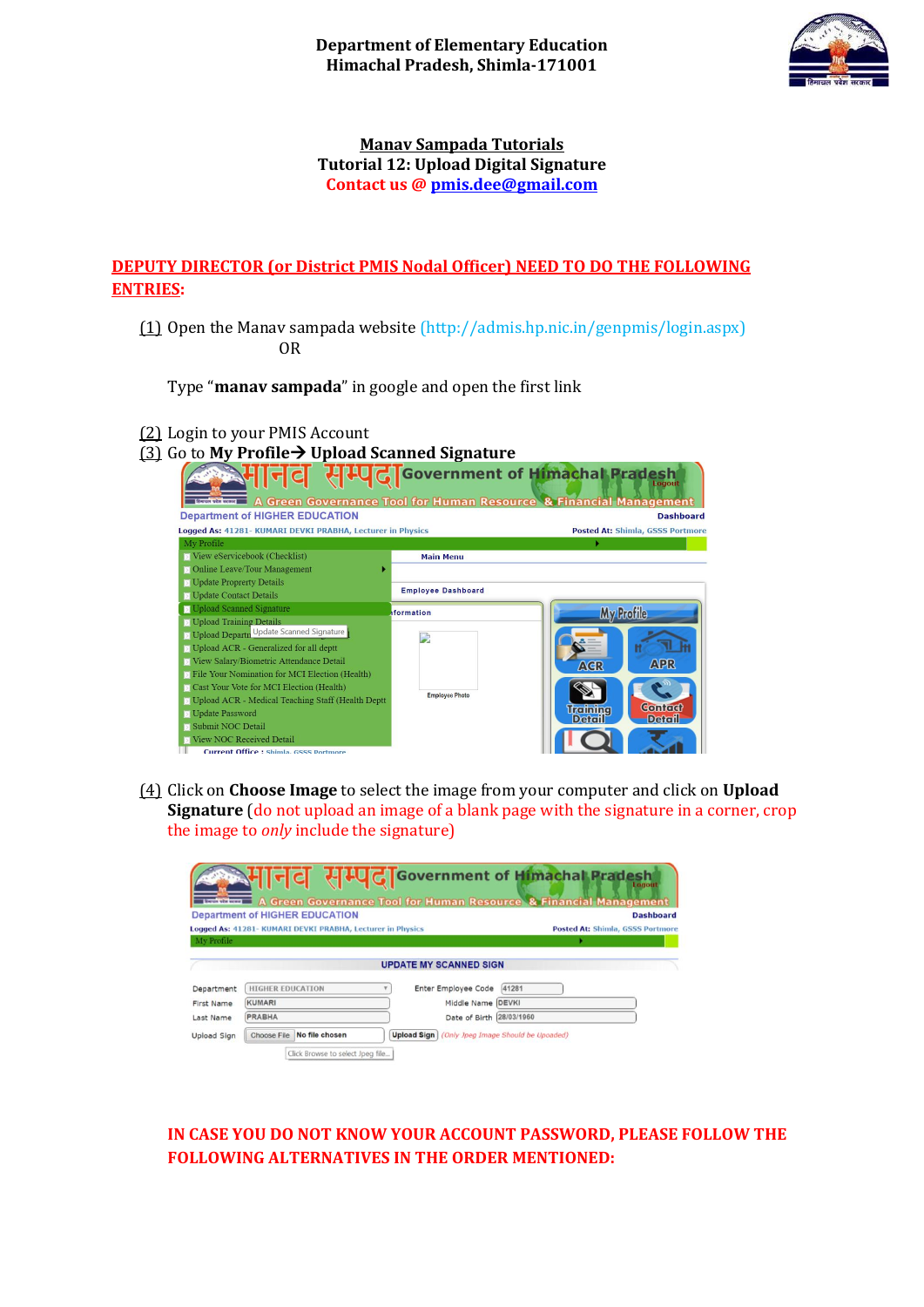

**ALTERNATIVE 1:** Type three alphabets of first name in CAPITAL followed by year of birth. For eg. LAX1960 (for Laxmi Prasad born in 1960)

## **ALTERNATIVE 2:**

(5) Open the Manav sampada website (http://admis.hp.nic.in/genpmis/login.aspx) OR

Type "**manav sampada**" in google and open the first link

(6) Click on **View e-Service Book** 

|         |                             |                          | Government of Himachal Pradesh                                                                                                           |                                                             |                                                                                                                                                                                                                                       |
|---------|-----------------------------|--------------------------|------------------------------------------------------------------------------------------------------------------------------------------|-------------------------------------------------------------|---------------------------------------------------------------------------------------------------------------------------------------------------------------------------------------------------------------------------------------|
|         |                             |                          | मानव सम्पला<br>A Green Governance Tool for Human Resources & Financial Management                                                        |                                                             | - Authorised Login -<br><b>Department</b><br>Select<br>٠<br>Login ID<br><b>Xaner Emp Code</b><br>Password<br>Lonin<br>Forgot your password?<br>If You may change your password after login only!!<br>Select Department to View Orders |
|         |                             |                          | rees are requested to update their mobile number to receive their APR, ACR, Transfer, Promotion  aus through SMS.<br><b>Notice Board</b> |                                                             | C. View Property Return by View a Service Book                                                                                                                                                                                        |
|         |                             |                          | Labort 50 Orders of Different Department                                                                                                 |                                                             |                                                                                                                                                                                                                                       |
|         |                             |                          | Enter Order N   Select Order Dar     Search                                                                                              | <b>Birthday Wishes</b>                                      | Search Transferre recovered Orders                                                                                                                                                                                                    |
|         |                             |                          | <b>Order Description</b><br>$\sim$                                                                                                       | <b>View Transactions</b>                                    | <b>Telephone Directory</b>                                                                                                                                                                                                            |
|         | S.N Dept                    | Order Date               | (Order No/Year )                                                                                                                         | <b>N3 Department wise Data Entry Status</b>                 |                                                                                                                                                                                                                                       |
| ĸ       | <b>BUV</b>                  | 29/10/2016               | 9626 / 2016-Transfer Order of Dr. Vikes Shama, NO dt.<br>28-10-56                                                                        |                                                             |                                                                                                                                                                                                                                       |
|         | 2.101W                      | 29/10/2016               | 9642 / 2016-14 order of Ratender Milatesh                                                                                                | GIS - Health Institution                                    | Vacancy Position                                                                                                                                                                                                                      |
|         |                             |                          | <b>Kumar Puarmarbit</b>                                                                                                                  | Location<br><b>IDsshboard - Manpower</b>                    | Online ACR-Health                                                                                                                                                                                                                     |
| ×       | <b>HFW</b>                  | 29/10/2016               | 9641 / 2010-fit order of Sh.Kamal Kishore, Chief<br><b>Phairmacist</b>                                                                   | Planning                                                    | Department                                                                                                                                                                                                                            |
|         | <b>AVUR</b>                 | 39/10/2016               | 1099 / 2016-Trans.srder of Dr. Chetna Appareial, AMO                                                                                     | Dewnloadable Performas                                      |                                                                                                                                                                                                                                       |
| s       | <b>AVUR</b>                 | 29/10/2016               | 1117 / 2016-Promotion order of Dr. Rayinder Thalice &                                                                                    |                                                             |                                                                                                                                                                                                                                       |
| ٠       | <b>HIW</b>                  | 29/10/2016               | ottua<br>9638 / 2016-TrEnader of Seri Kristina Devi-Firim                                                                                | Procedure for abervicBook<br><b>Movement</b>                | Procedure for Verification<br>d of Service Records                                                                                                                                                                                    |
| ,       | <b>HIW</b>                  | 29/10/2016               | 9637 / 2016-Cancellation prize of Anthana Sharma Sct.ab                                                                                  |                                                             |                                                                                                                                                                                                                                       |
|         |                             |                          | Tach                                                                                                                                     | Manay Sampada Scope and                                     | Result Achieved/Value                                                                                                                                                                                                                 |
| a.<br>۰ | <b>AVIII</b><br><b>HIW</b>  | 29/10/2016<br>29/10/2016 | 1116 / 2016-Adjustment order of Dr. Andral Billvan ARO<br>R636 / 2016-Downing of PHC at Dhamwart, Distt. Shimla                          | <b>B. Eastures</b>                                          | Delivered to Beneficiary                                                                                                                                                                                                              |
|         | 10 HFW                      | 28/10/2016               | 9635 / 2016-Opening Health Sub Centre at Mehh, Dist1.                                                                                    | Letter from Chief Secretary for<br>al implementation of the | Training Schedule for all                                                                                                                                                                                                             |
|         | 11 BILM                     | 28/10/2016               | 9634 / 2016-tiporadation of HSC Habban to PHC, Digtt.<br>Salt Ivisious                                                                   | Software                                                    | departments                                                                                                                                                                                                                           |
|         | 12 HEW<br>heServiceBook".") | 28/10/2016               | 06.11 / 2016-<br>alabidoord off HERamshaharts OKC SLN                                                                                    | departments                                                 | Training Schedule for Boards/ CorporationalLeftout                                                                                                                                                                                    |

(7) **Select Department**- Higher Education (Remember, posts like Deputy Director, Assistant Director, Joint Director, etc are in the higher department). Write PMIS Code and click on Search

| <b>Contract Contract</b>                      | A Green Governance Tool for Human Resource & Financia |                               |
|-----------------------------------------------|-------------------------------------------------------|-------------------------------|
|                                               |                                                       |                               |
|                                               | <b>Search and View Employee eServicebook</b>          |                               |
| <b>Select Department:</b>                     | <b>HIGHER EDUCATION</b>                               |                               |
| <b>Enter Employee Code/Name:</b>              | 15415                                                 | <b>Manufacturers 3 Chance</b> |
| <b>Search Employee Posted in</b><br>District: | $-ALL$                                                |                               |
|                                               |                                                       |                               |

- (8) Now you know what latest posting of yours has been updated online.
- (9) DO NOT CLOSE THIS TAB, but open the website again in other tab. This time click on '**Forgot your Password'**